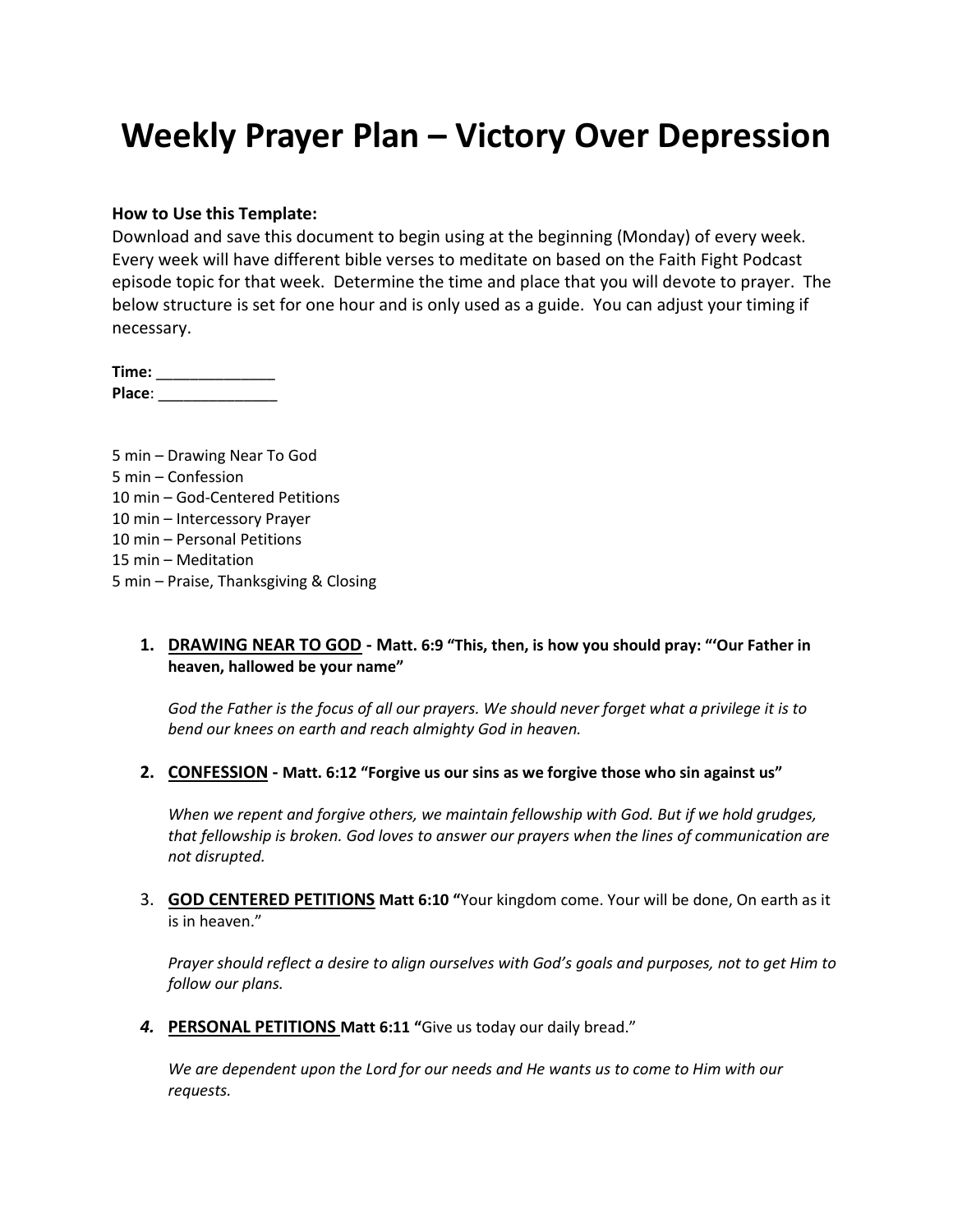5. **MEDITATION Joshua 1:8** "Keep this Book of the Law always on your lips; meditate on it day and night, so that you may be careful to do everything written in it. Then you will be prosperous and successful."

*Meditation is thinking about the word of God to understand what it means in the context of the scripture and how it can apply to your life today. The Word of God is powerful enough to still be relevant in your life today even though it was written thousands of years ago.*

### **Read through the scripture passages for today as listed below:**

Meditational Verses Monday: Psalms 146:1-10 Tuesday: Psalms 9:7-12 Wednesday: Psalms 146:1-23 Thursday: Isaiah 60:1-3 Friday: Isaiah 35:1-10 Saturday: John 14:15-31 Sunday: Nehemiah 8:1-18

### **Once you have read the scripture for today, write down your answer to the questions below or any other insight/revelation that you receive in your prayer journal.**

- 1. Is there a promise to claim?
- 2. Is there a lesson to learn?
- 3. Is there a blessing to enjoy?
- 4. Is there a command to obey?
- 5. Is there a sin to avoid?
- 6. Is there a new thought to carry with me?
- **6. PRAISE & THANKSGIVING 1 John 5:14-15** "This is the confidence we have in approaching God: that if we ask anything according to his will, he hears us. And if we know that he hears us whatever we ask—we know that we have what we asked of him."

*We can end our prayer time with confidence that God has heard our prayer and will answer in His perfect timing. Demonstrate your faith in Him by showing thanks before you see the answer to your prayers.*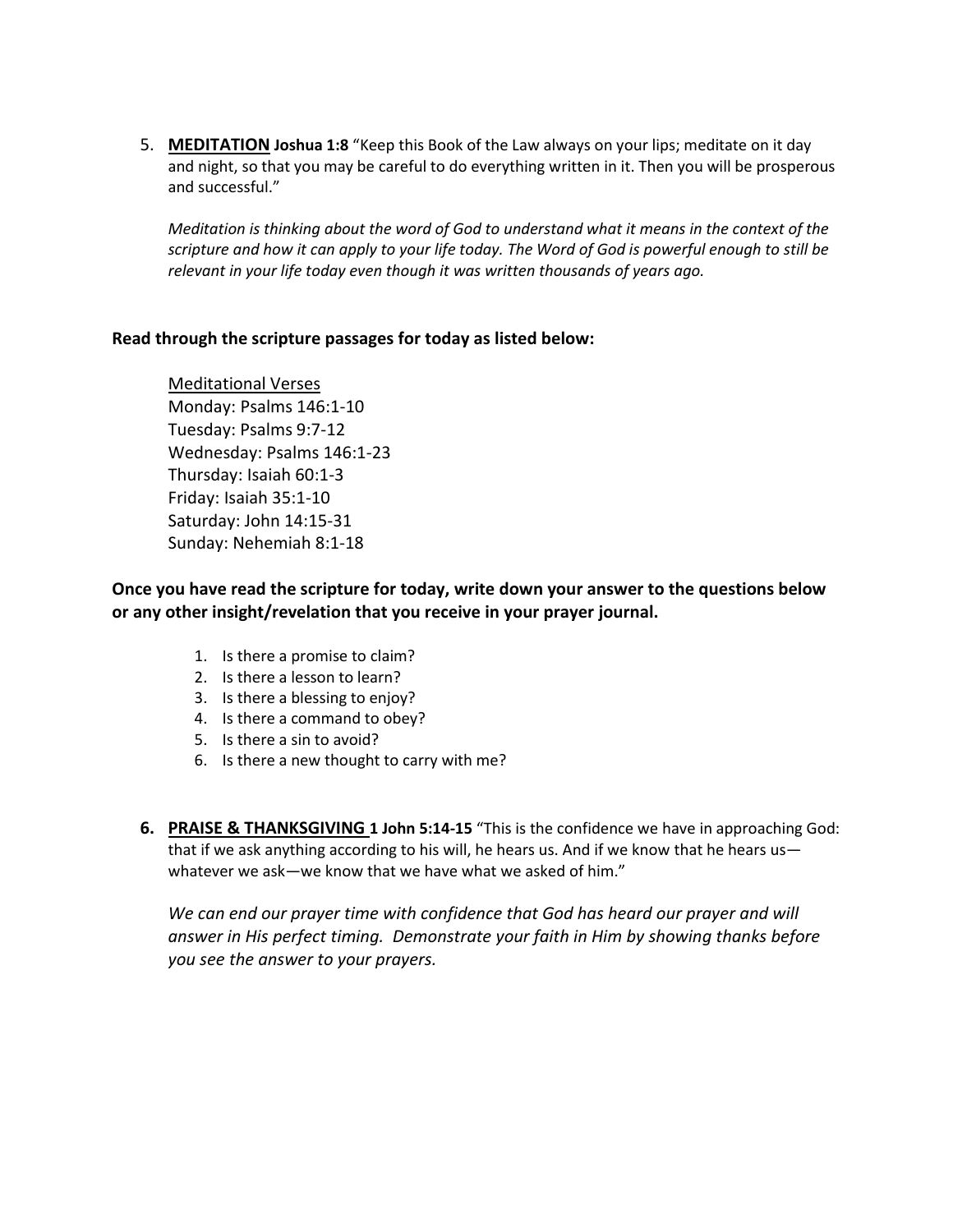# **Victory Over Depression – Notes & Bible Verses**

Over the past few years, the topic of depression and mental health has become more of a discussion point and more accepted in society. If you find yourself smiling through any cycles of depression, worry or anxiety, know that there are many resources out there to help. As believers we have to also ensure that we are anchoring ourselves to the Word of God. That will be our strong hold and a place where we can hang our hat when our mentals are being pressured from every side by the world.

*The Lord reigns forever; he has established his throne for judgment. He rules the world in righteousness and judges the peoples with equity. The Lord is a refuge for the oppressed, a stronghold in times of trouble. Those who know your name trust in you, for you, Lord, have never forsaken those who seek you. Sing the praises of the Lord, enthroned in Zion; proclaim among the nations what he has done. For he who avenges blood remembers; he does not ignore the cries of the afflicted. - Psalms 9:7-12 NIV*

God is the true, eternal King who rules over all. As a result, he executes judgement on the nations, acting with fairness on behalf of the oppressed and the afflicted. He is the champion of those who are persecuted, providing a secure refuge for those who seek him. If you have been suffering with depression, remember who our God is.

*He upholds the cause of the oppressed and gives food to the hungry. The Lord sets prisoners free, the Lord gives sight to the blind, the Lord lifts up those who are bowed down, the Lord loves the righteous. - Psalms 146:7-8 NIV*

This is another verse that you can remember if you are feel broken-hearted, oppressed, or of less value. God has compassion on all people and is there to uphold you. He will also work through His church so believers who are not struggling now need to be there to help those who are going through some challenges in this area.

*In my alarm I said, "I am cut off from your sight!" Yet you heard my cry for mercy when I called to you for help. Love the Lord, all his faithful people! The Lord preserves those who are true to him, but the proud he pays back in full. Be strong and take heart, all you who hope in the Lord. - Psalms 31:22-24 NIV*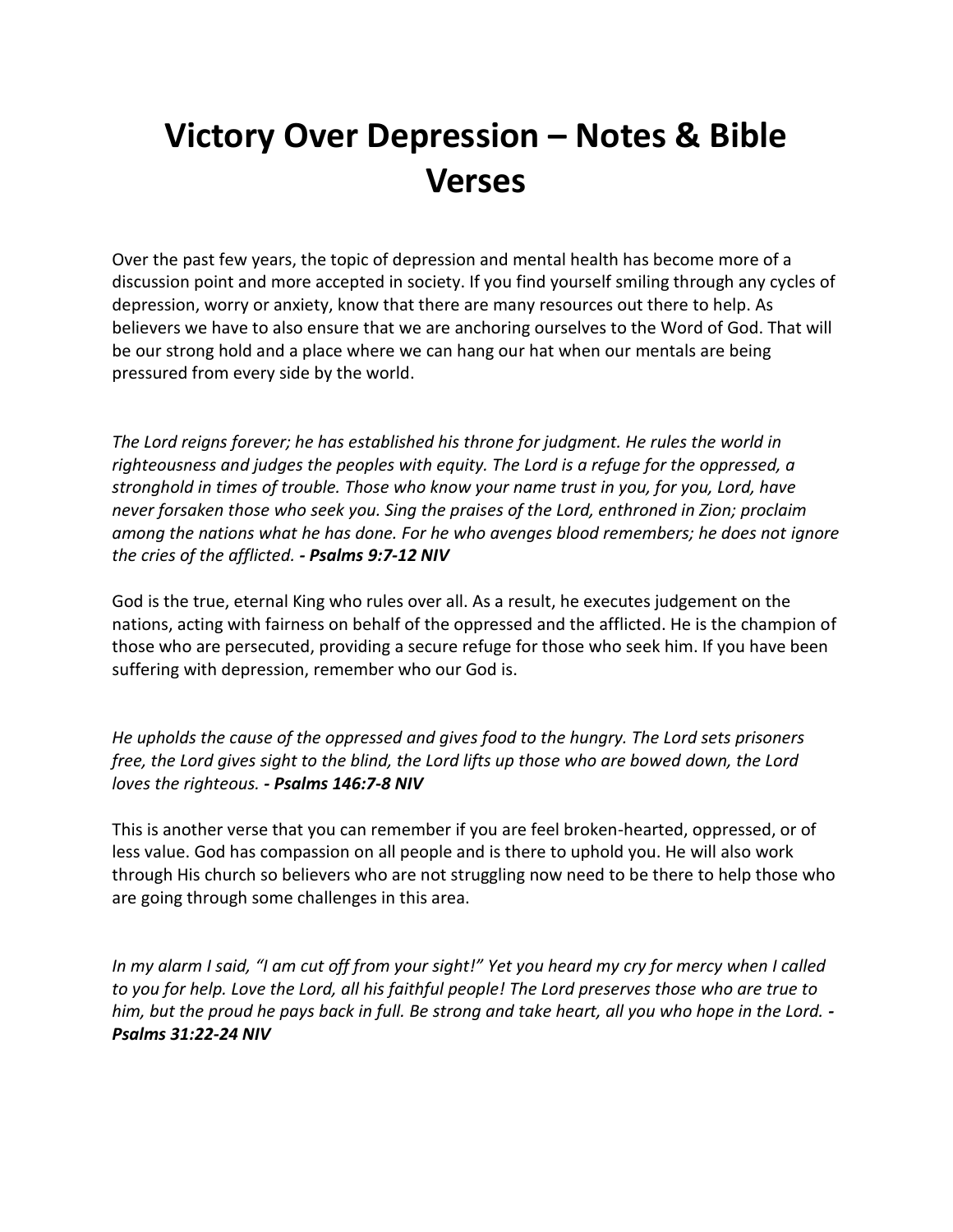These verses are encouraging us to hold on to God's promises and continue to worship him. Be strong, courageous and put your hope in him. God is worthy of this because of who he is and the support he promises to all who look to him.

*Strengthen the feeble hands, steady the knees that give way; say to those with fearful hearts, "Be strong, do not fear; your God will come, he will come with vengeance; with divine retribution he will come to save you." - Isaiah 35:3-4 NIV*

Gods people throughout the ages need encouragement to preservers in a sinful world. When you align yourself with God you do not need to fear. The enemy cannot prevail against you. There is hope for you and you will be victorious because God will save you.

*For I know the plans I have for you, declares the Lord, plans to prosper you and not to harm you, plans to give you hope and a future. Then you will call on me and come and pray to me, and I will listen to you. You will seek me and find me when you seek me with all your heart. - Jeremiah 29:11-13 NIV*

We are all encouraged by a leader who stirs us to move ahead, someone who believes we can do the task that he has given and who will be with us all the way. God is that leader. He knows the future and his plans for us are good and full of hope. God will see us through the momentary challenges so that we can overcome if we don't give up.

*You will keep in perfect peace those whose minds are steadfast, because they trust in you. Trust in the Lord forever, for the Lord, the Lord himself, is the Rock eternal. - Isaiah 26:3-4 NIV* 

With God we can know perfect peace even though there is strife in the world around us. The way that we can have that peace is to be devoted to him daily. With Gods almighty power and unchanging love we are not shaken by the chaos in the world around us.

*Peace I leave with you; my peace I give you. I do not give to you as the world gives. Do not let your hearts be troubled and do not be afraid. - John 14:27 NIV*

The storms may come in life but when you are found in Jesus, you will be able to have peace in the middle of the storm. This is the peace of God and this is the peace that Jesus has given us. The peace that passes understanding and guards our heart as mentioned also in Philippians 4:7.